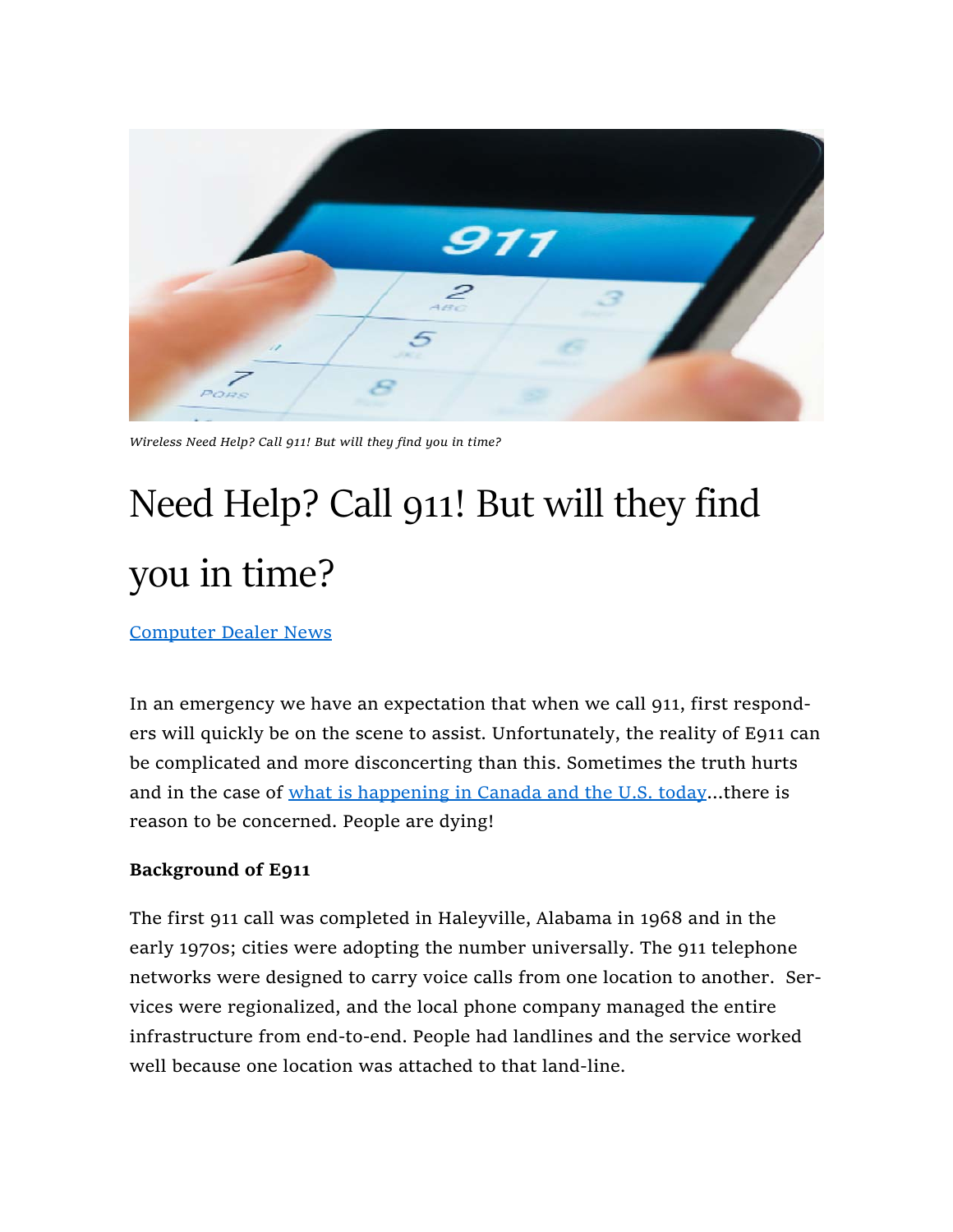In the subsequent years, technology advanced and people moved away from landlines. Today, over 70 percent of 911 calls are placed from wireless phones and this percentage is growing. For many people, the ability to get help in an emergency is one of the main reasons they own a wireless phone. However, today's cellphone system does not automatically send location data when you dial 911.

After the call comes in, the dispatcher's computer transmits a digital request to the cellphone network seeking the phone's location. This exchange of data can take seconds or minutes. Sometimes, it doesn't return a location at all. If the system can't locate the device, the carrier systems will use nearby towers to estimate the location. Often, 911 calls end before the specific location is provided for emergency responders.

## Impact on lives and why doesn't it work

It is estimated that 10,000 lives could be saved in the U.S. alone with better cellphone location information.

Unfortunately, we cannot provide you with specific Canadian information due to the fact that we have not consolidated source data across municipalities or provinces, let alone a national view!

If you are like me you probably said, "but wait...my mobile phone has GPS, what's the problem?" Since wireless phones are mobile, they are not associated with one fixed location or address...like the land-line was.

While the location of the cell site closest to the 911 caller may provide a general indication of the caller's location, that information is not always specific enough for rescue personnel to deliver assistance to the caller quickly. Often the cell tower is anywhere from 10 to 20 miles away from where you are actually located.

#### Challenges with the current telecom network

According to Mark Fletcher, **Avaya's** Chief Architect for Worldwide Public Safety Solutions, "Popular communication channels commonly used today simply do not work over the legacy telecom provider 911 environment."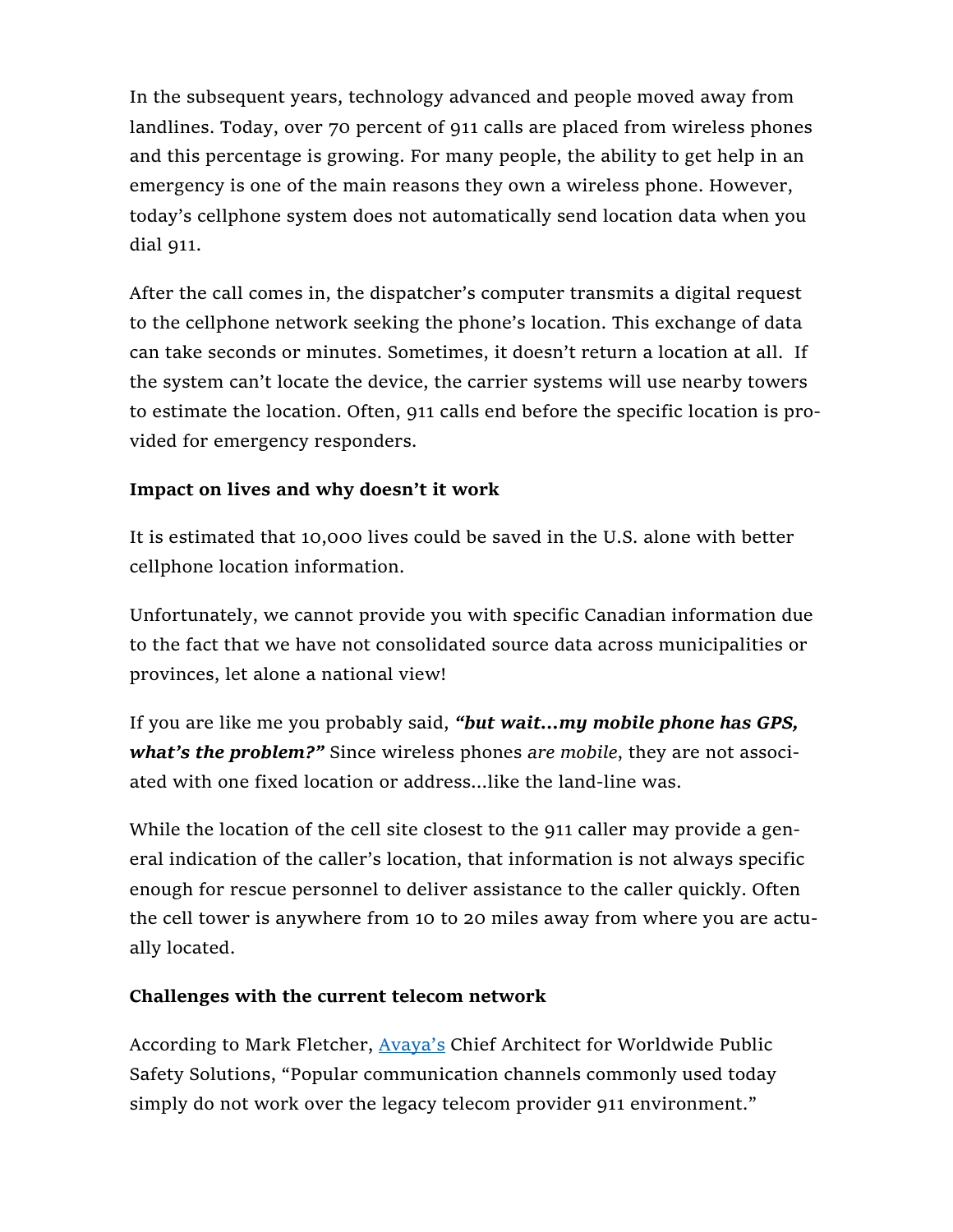What callers don't realize is that they are dialing on an antiquated emergency telephone network, a system that struggles to deliver geographic location. As hard as it is to believe, other than adding Automatic Location Identification (ALI) to the number identification, the 911 systems has not been overhauled since the 1970s!

Popular communication tools like text, video and chat, which are now part of our every-day lives will not work over the legacy 911 environment. With text we are not even talking about accuracy…no location data is delivered to the 911 centers.

## Challenges for next generation devices

To recap, there are several major deficiencies with E911 services today – location accuracy, situational awareness and misroutes.

Location information provided by smartphones is not accurate enough for emergency situations. The first challenge is that the tower information may be miles from your actual physical location. Another challenge is that information passed on to 911 centers can vary depending upon the carrier.

If your GPS (X and Y coordinates) are provided you may still not be found if you are in a building with multiple floors. WHY? There is no way of telling where within the structure the call is coming from. This is called the Z axis and it is another missing ingredient in the puzzle.

Situational awareness refers to the type of information the 911 responder needs about the nature and severity of an incident before they arrive on the scene so that they can speed response times and enhances outcomes.

One very relevant and real example is the recent (July, 2015) explosion at the Runxing chemical plant in Tianjin, China, where 67 firefighters died and another 37 are missing; while 11 policemen died or are missing.

This is the worst disaster for first responders in recent Chinese history. In this incident it is believed that the firefighters used water to douse the flames. They did not know that the chemical on-site was calcium carbide, which reacts with water to create highly explosive acetylene.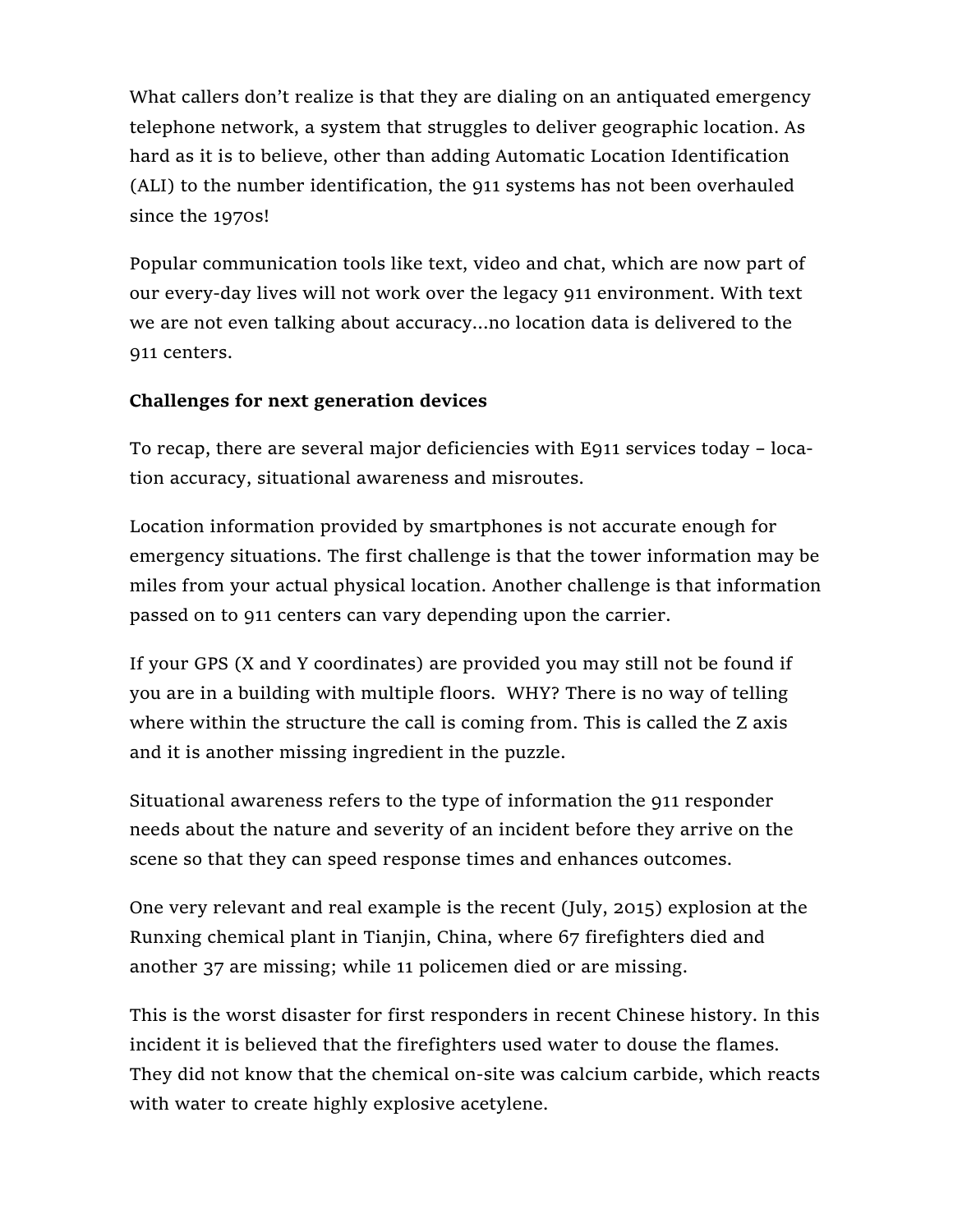Another common problem is that calls "misroute." This typically happens when a caller calls 911 from one jurisdiction, but the call goes into another because of the location of the cell tower.

This happened with tragic consequences in Atlanta in December, 2014, when Shanell Anderson drove off the road. Shanell knew the cross streets, even the ZIP code. She called 911 and repeated her location over and over, but it didn't help.

Her call was routed through the nearest cellphone tower to a neighboring county's 911 system. The dispatcher couldn't find the streets on her map. Worse yet, the system couldn't get a fix on the cellphone's location before the call ended. It took 20 minutes for rescuers to get to Anderson. She died a week and a half later in hospital.

People watch TV and they believe that first responders can easily locate them – unfortunately that is not always the case.

## Can this be true?

In studies conducted by USA Today, more than 40 Gannett newspapers and television stations in 2015 looked at 911 call records from seven large states as well as many additional cities between 2010 and 2014.

Here are some of the results:

- In California in 2014, 12.4 million, or 63 per cent of California's cellphone calls to 911 didn't share location.
- In Colorado, 42 per cent of the 5.8 million cellphone-to-911 calls didn't transmit location information – meaning 58 per cent did!
- In Fairfax County, Virginia, outside Washington, D.C., 25 per cent of cellphone calls included precise location data in 2014; 75 per cent did not!

Note: The FCC doesn't collect data, and neither do some of the 911 centers. This makes it difficult to look at consistent statistics from state-to-state. The same thing applies for the CRTC and our provinces and territories.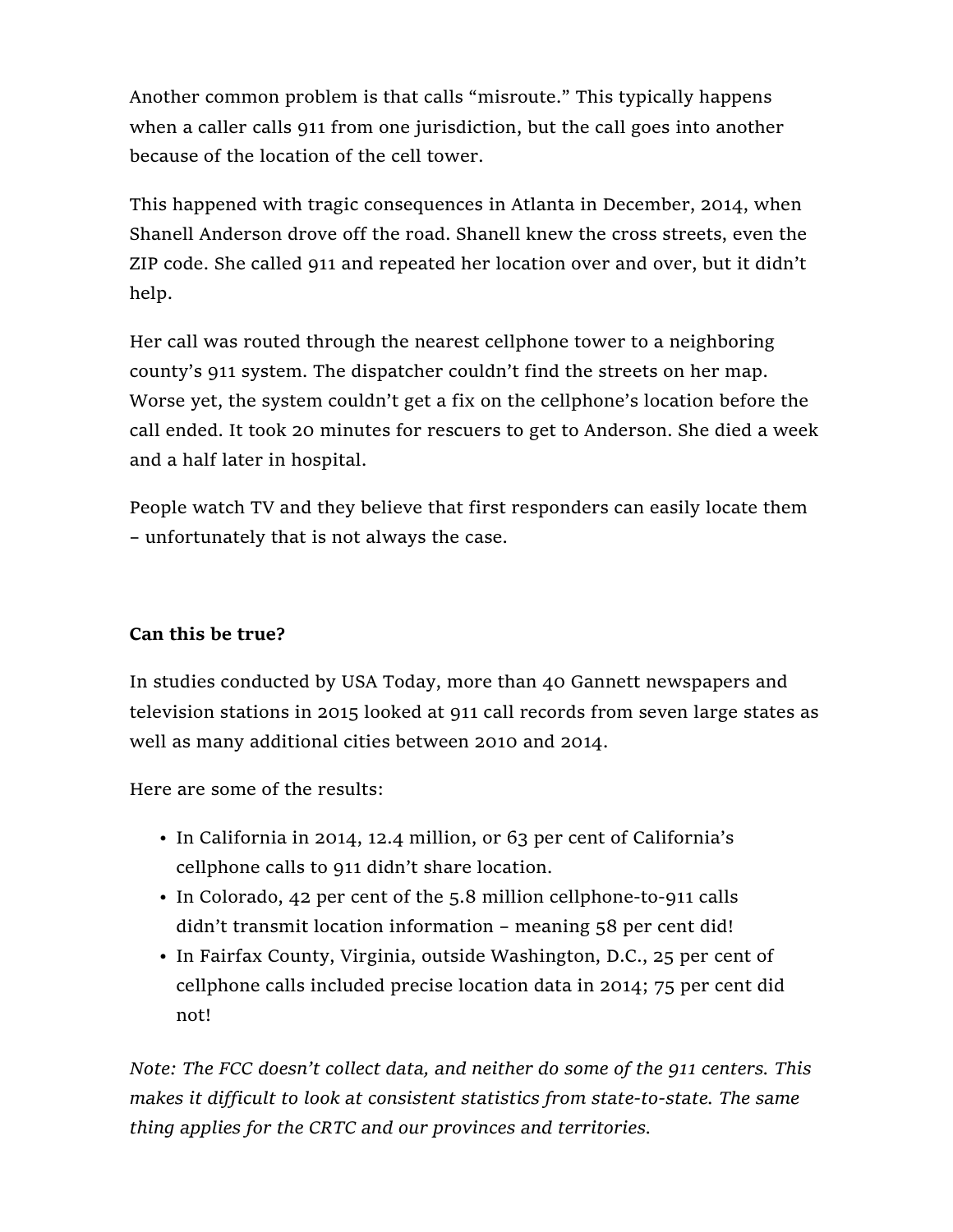## Why has the E911 network technology fallen so far behind?

The simple answer is money. It takes a lot of money to upgrade national systems and have them work together so that tragedies like Shanell Anderson don't repeat.

## Next Generation 911 (NG911)

NG911 represents the technology, processes and capability needed to update emergency networks. While the tools sitting on top of the 911 network have been updated throughout the years, the fundamental core technology – analog based, 1970s phone switching – has not.

Next Generation 911 technology solutions will be able to handle the additional information smartphones contain, as well as IP telephones, text messaging, video and on-line chat. There are a few exceptions to this situation such as the state of Colorado which has rolled out IP delivery of text-to-911 calls over an IP network and where they also deliver the centroid (mathematical center) of the cell sector.

## So when will NG911 be implemented in the US and Canada?

In the US the FCC recently approved guidelines, cell phone carriers (leading four carriers only) will have to provide accurate Phase II information on more than 40 per cent of all calls in two years. Within six years, the FCC wants all carriers to provide 911 centers with useful Phase II information on 80 per cent of all calls. This still means that one out of every five calls in 2021 won't have to provide 911 operators with accurate location information.

In Canada NG911 promises the ability to transfer calls, messages and data, like pictures or video between any interconnected NG911 systems or responder communication system anywhere in the country or beyond. It's about the ability to share data and become interoperable with other systems. It's about more efficiently responding to life and death situations.

The CRTC regulates the provision of telecommunication services by TSPs (Telecommunications Service Providers). In the 911 contexts, the Commission's role is to exercise regulatory oversight over the telecommunications access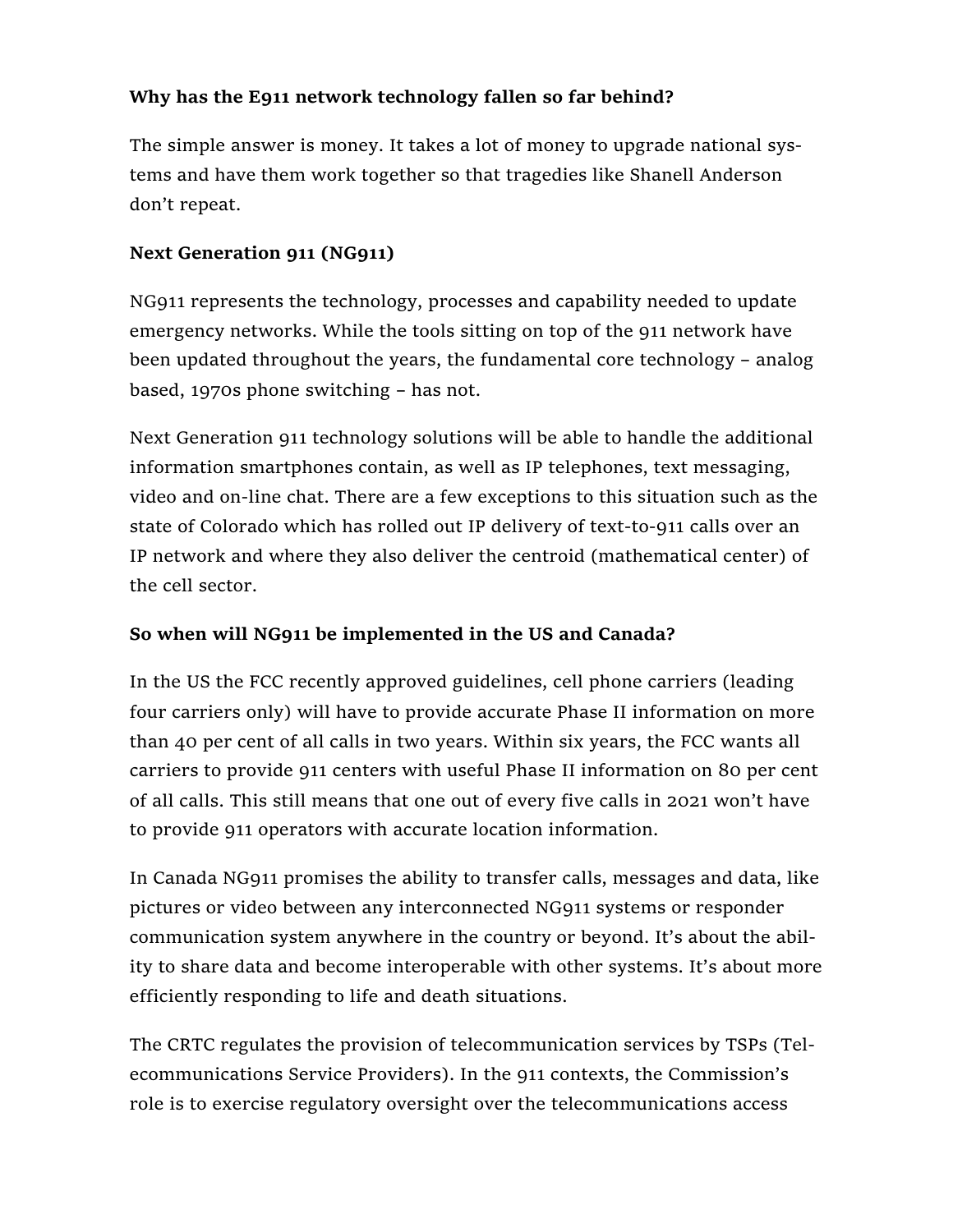provided by Telematics Service providers (TSP) to enable Canadians to contact 911 call centers, also known as public safety answering points (PSAPs).

Note: In Canada, the TSPs would be organizations such as Bell Canada, TELUS, Bell Mobility, TELUS Mobility, Rogers, Bell Aliant, etc.

Provincial, territorial, and municipal governments are responsible for emergency responders (such as police, fire, and ambulance) and for the establishment and management of PSAPs that dispatch them.

In 2015-16, the CRTC will conduct a comprehensive examination of NG911 services, which will include the establishment of the regulatory framework for implementing NG911.

In the U.S., the Federal Communications Commission (FCC) has several requirements to wireless or mobile telephones.

- Basic 911 All 911 calls must be relayed to a call center, regardless of whether the mobile phone user is a customer of the network being used
- E911 Phase I Wireless network operators must identify the phone number and cell phone tower used by callers, within six minutes of a request by a PSAP
- E911 Phase II 95 percent of a network operator's in-service phones must be E911 compliant (location capable) by December 31, 2015

Wireless network operators must provide the latitude and longitude of callers within 300 meters, within six minutes of a request by a PSAP.

## Future Forward – Vendors developing next generation E911 solutions

There is hope that these challenges can be overcome using solutions that one of the longstanding 911 telecom vendors is developing.

A new service call "iLoc8″ from Avaya was just introduced in Lakewood, N.J., and holds great promise. When a citizen calls or texts 911 from a mobile device, Lakewood dispatchers receive information that the call is originating from a cellular network.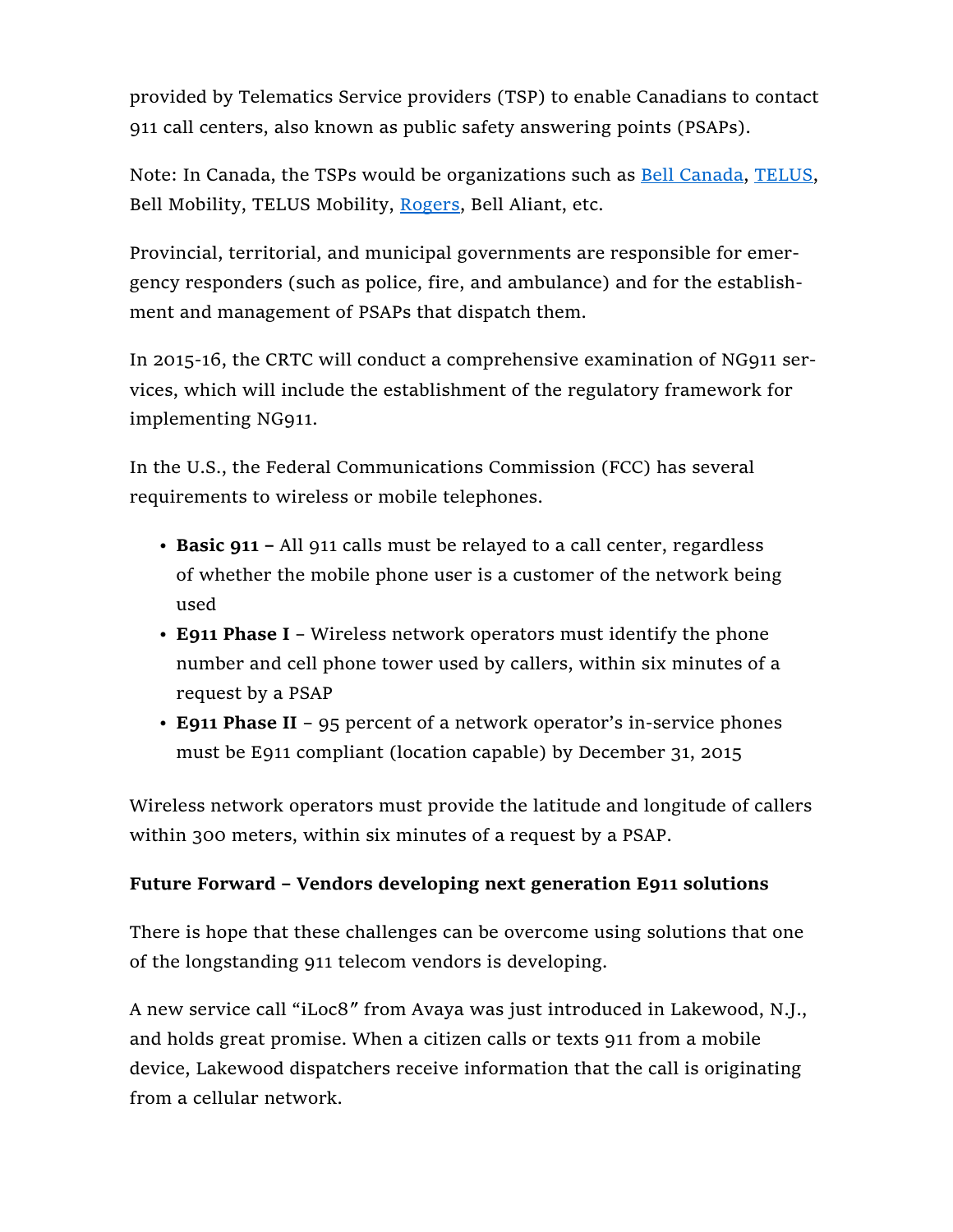iLoc8 then allows the dispatcher to send an SMS message to the device with a web link. With the click of a button, the browser-to-browser data connection is established between the mobile device and the 911 centers, which allows the mobile user and the dispatcher to share multimedia information in real time.

From the browser window, dispatchers can see a Google Map location of the caller, along with the default language of the caller's operating system and the phone's remaining battery power, which will alert them if they need a translator or need to keep communications brief to conserve power.

The dispatcher can push images and videos to the caller's phone. A diagram or video describing how to do the Heimlich maneuver or perform CPR is often more effective than spoken instructions. Likewise, mobile users at a tanker accident can take a photo of the chemical symbol on the back of the truck and send it to a dispatcher for interpretation.

According to Mark Fletcher, "Avaya is taking common technology that's utilized in commercial applications, and we're applying that to the public safety use case. We're making tremendous advances by doing that."

Note: This is not the only E911 solution available, but is one of the most innovative in that it is able to integrate with more of the next generation communications interfaces automatically, without human intervention, compared to some of the current E911 solutions.

# Tips for Calling 911 with a Mobile

If you are making a 911 call from a mobile device here are a few tips to help the first responders:

- Tell the emergency operator the location of the emergency right away
- Provide the emergency operator with your wireless phone number, so if the call gets disconnected, the emergency operator can call you back

## Why is Canada so far behind?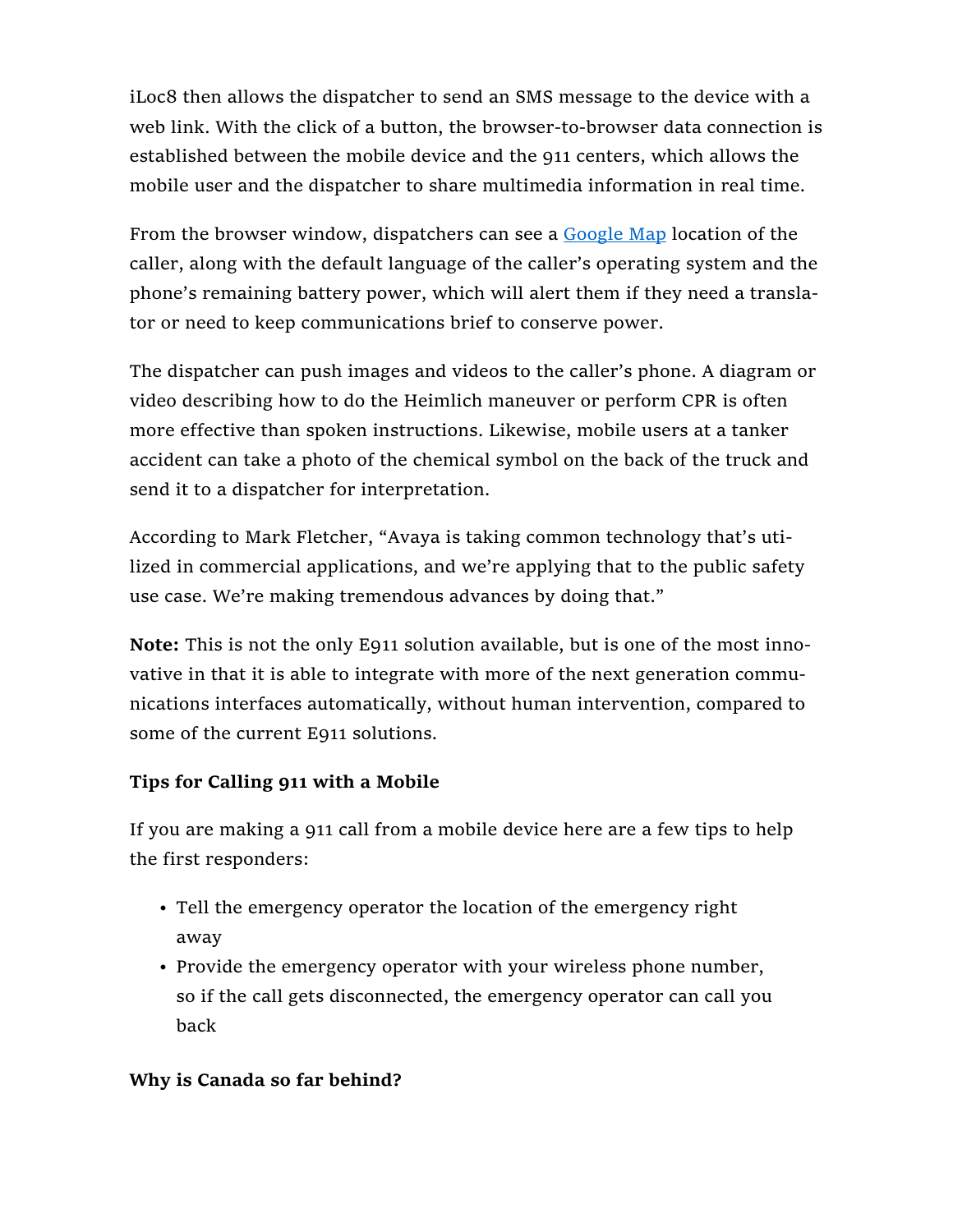In the mid 1990s many of us lobbied for competition (Roberta Fox was a former CBTA member and vice-chair and chair telecom public policy committee). CBTA also spent 14 years pushing to get number portability for our mobile phone.

We are all paying monthly fees to our various telecom providers (wired and wireless) to have safe, reliable 911 support, and yet these fees are not going into upgrading the provider networks to be able to automatically consolidate information to enable emergency responders to find and respond with the least amount of time and effort.

## Call to Action

We at FOX GROUP believe that now is the time to join together and put our voices forward to get our various government departments and vendors to "wake up, pay attention!" to E911.

As a large, distributed mobile economy, it is critical that we have the ability to have appropriate technologies network together to enable us as Canadians to have timely, accurate 911 support from the various government bodies that help us when emergencies happen.

# Our Role in the Future Development of E911 in Canada

Having given this a lot of thought and consideration over the past few years, we have invested in pulling together a team of specialists who bring the telecom carrier view, enterprise telephony view and IP network views together.

We have submitted an application for Roberta Fox and Bill Elliot to join the National Emergency Number Association (Nena911 Association). Once approved, Bill Elliot will work on becoming the ENP Certified FOX GROUP professional. We will also be able to extend our current VoIP, telecom, network and contact center advisory services to include the latest 911 offers, alternatives and strategies, policies, procedures and providers.

We will also be reaching out to the various Canadian vendors that work in this space to provide the opportunity to share their product offers, services and